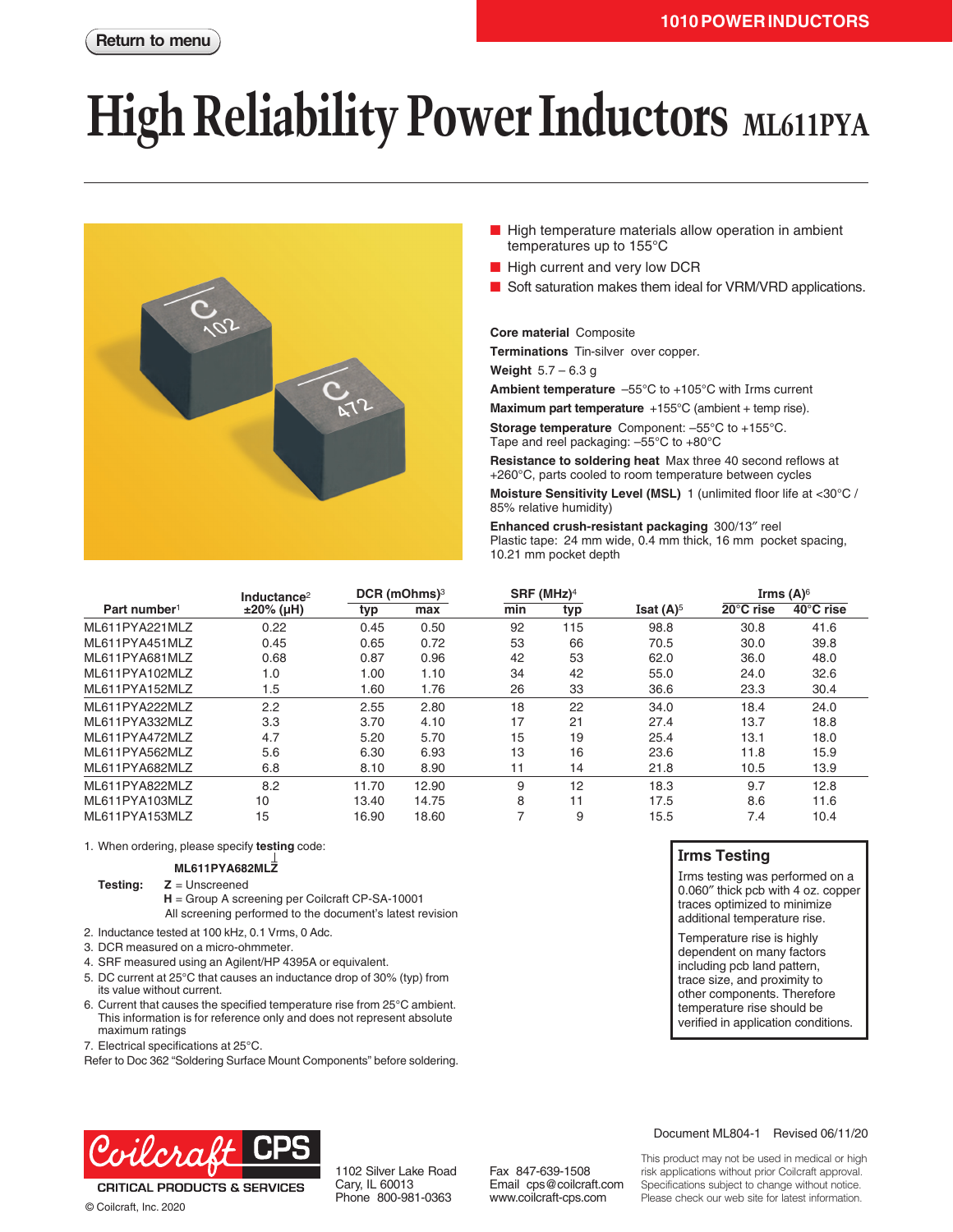## **ML611PYA Series (1010)**

**Typical L vs Current**





© Coilcraft, Inc. 2020

1102 Silver Lake Road Cary, IL 60013 Phone 800-981-0363

Fax 847-639-1508 Email cps@coilcraft.com www.coilcraft-cps.com

Document ML804-2 Revised 06/11/20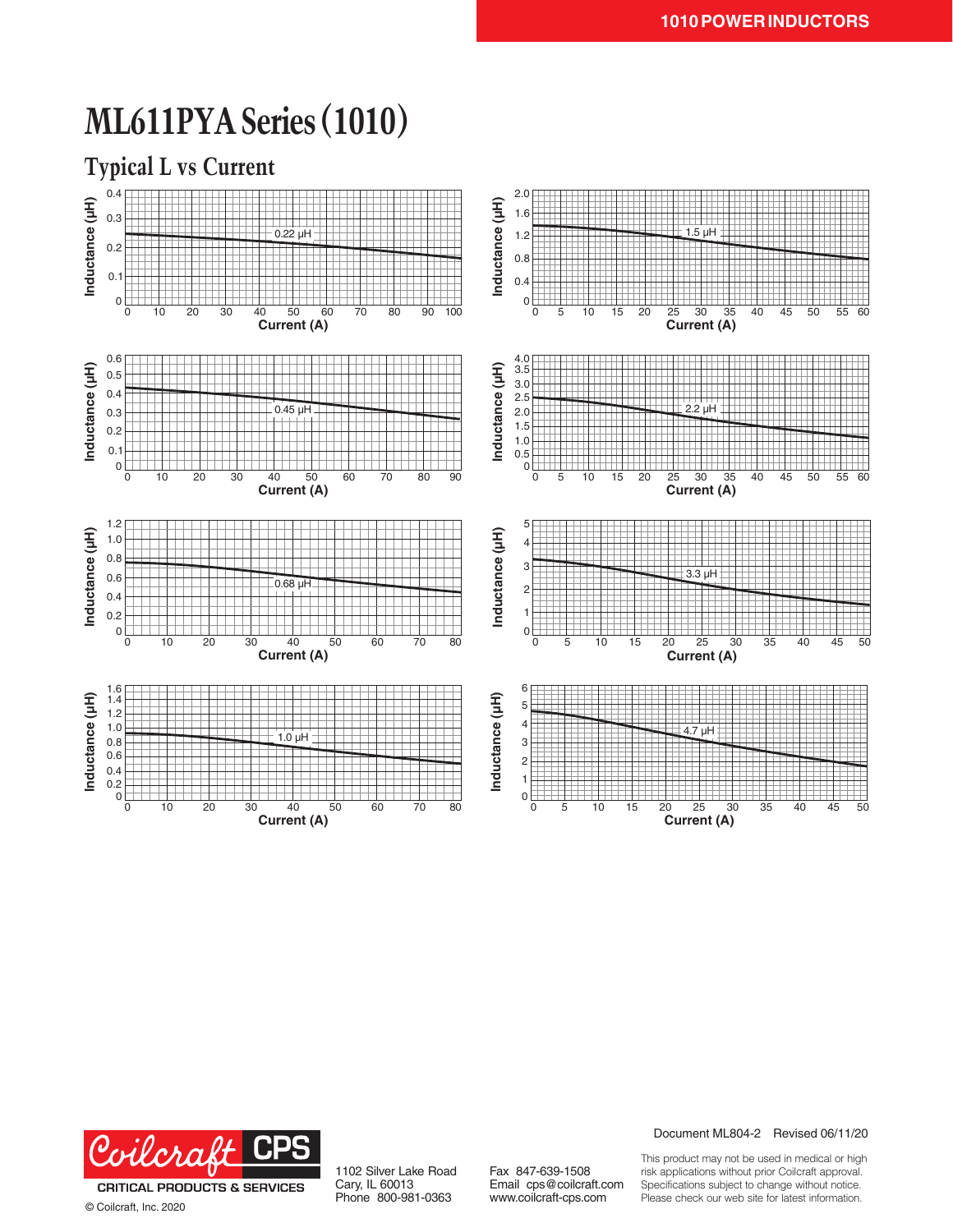### **ML611PYA Series (1010)**

**Typical L vs Current**





© Coilcraft, Inc. 2020

1102 Silver Lake Road Cary, IL 60013 Phone 800-981-0363

Fax 847-639-1508 Email cps@coilcraft.com www.coilcraft-cps.com

Document ML804-3 Revised 06/11/20